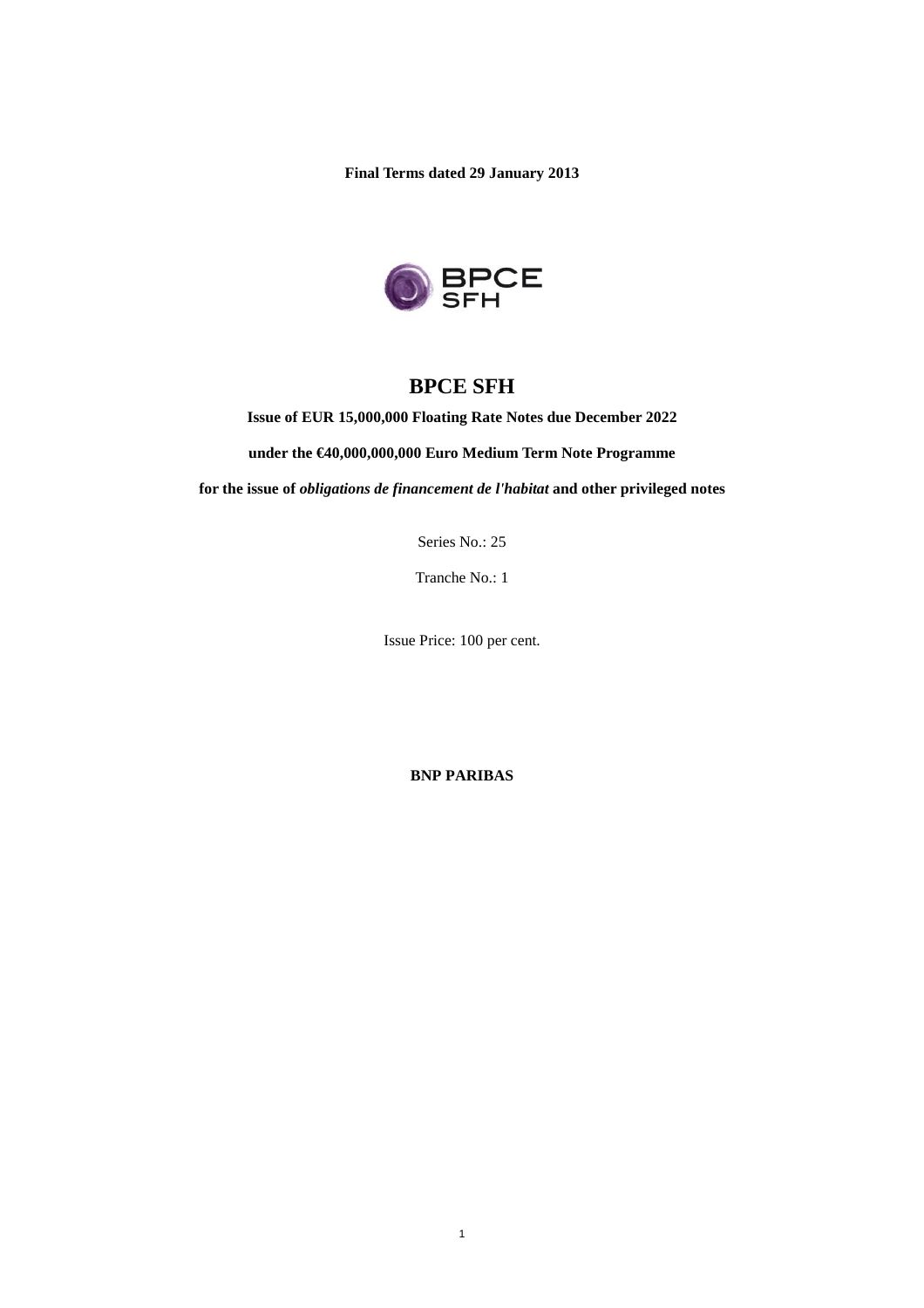#### **PART A - CONTRACTUAL TERMS**

Terms used herein shall be deemed to be defined as such for the purposes of the Terms and Conditions (the "**Terms and Conditions**") set forth in the base prospectus dated 19 April 2012 which received visa No. 12-172 from the *Autorité des marchés financiers* (the "**AMF**") on 19 April 2012 (the "**Base Prospectus**"), as supplemented by the first supplement dated 17 September 2012 which received visa No. 12-445 from the AMF on 17 September 2012 and the second supplement dated 11 January 2013 which received visa No. 13-005 on 11 January 2013, which together constitute a base prospectus for the purposes of the Directive 2003/71/EC of the European Parliament and of the Council of 4 November 2003 (the "**Prospectus Directive**"), as amended by Directive 2010/73/EC of 24 November 2010.

This document constitutes the Final Terms of the Notes described herein for the purposes of Article 5.4 of the Prospectus Directive and must be read in conjunction with such Base Prospectus as so supplemented. Full information on the Issuer and the offer of the Notes is only available on the basis of the combination of these Final Terms and the Base Prospectus as so supplemented. The Base Prospectus, the supplement to the Base Prospectus and these Final Terms are available for viewing on the websites of BPCE (www.bpce.fr) and of the AMF (www.amf-france.org) and during normal business hours at the registered office of the Issuer and at the specified office of the Paying Agent(s) where copies may be obtained.

| 1.  | Issuer:                     |                                           | <b>BPCE SFH</b>                                                 |  |
|-----|-----------------------------|-------------------------------------------|-----------------------------------------------------------------|--|
| 2.  | (i)                         | <b>Series Number:</b>                     | 25                                                              |  |
|     | (ii)                        | <b>Tranche Number:</b>                    | 1                                                               |  |
| 3.  |                             | <b>Specified Currency or Currencies:</b>  | Euro ("EUR")                                                    |  |
| 4.  |                             | <b>Aggregate Nominal Amount of Notes:</b> |                                                                 |  |
|     | (i)                         | Series:                                   | EUR 15,000,000                                                  |  |
|     | (ii)                        | Tranche:                                  | EUR 15,000,000                                                  |  |
| 5.  |                             | <b>Issue Price:</b>                       | 100 per cent. of the Aggregate Nominal Amount                   |  |
| 6.  |                             | <b>Specified Denominations:</b>           | EUR 100,000                                                     |  |
| 7.  | (i)                         | <b>Issue Date:</b>                        | 31 January 2013                                                 |  |
|     | (ii)                        | <b>Interest Commencement Date:</b>        | <b>Issue Date</b>                                               |  |
| 8.  | <b>Final Maturity Date:</b> |                                           | Interest Payment Date falling on or nearest 27<br>December 2022 |  |
| 9.  | <b>Interest Basis:</b>      |                                           | 3 Month EURIBOR $+0.67$ per cent.                               |  |
|     |                             |                                           | <b>Floating Rate</b>                                            |  |
|     |                             |                                           | (further particulars specified below)                           |  |
| 10. |                             | <b>Redemption/Payment Basis:</b>          | Redemption at par                                               |  |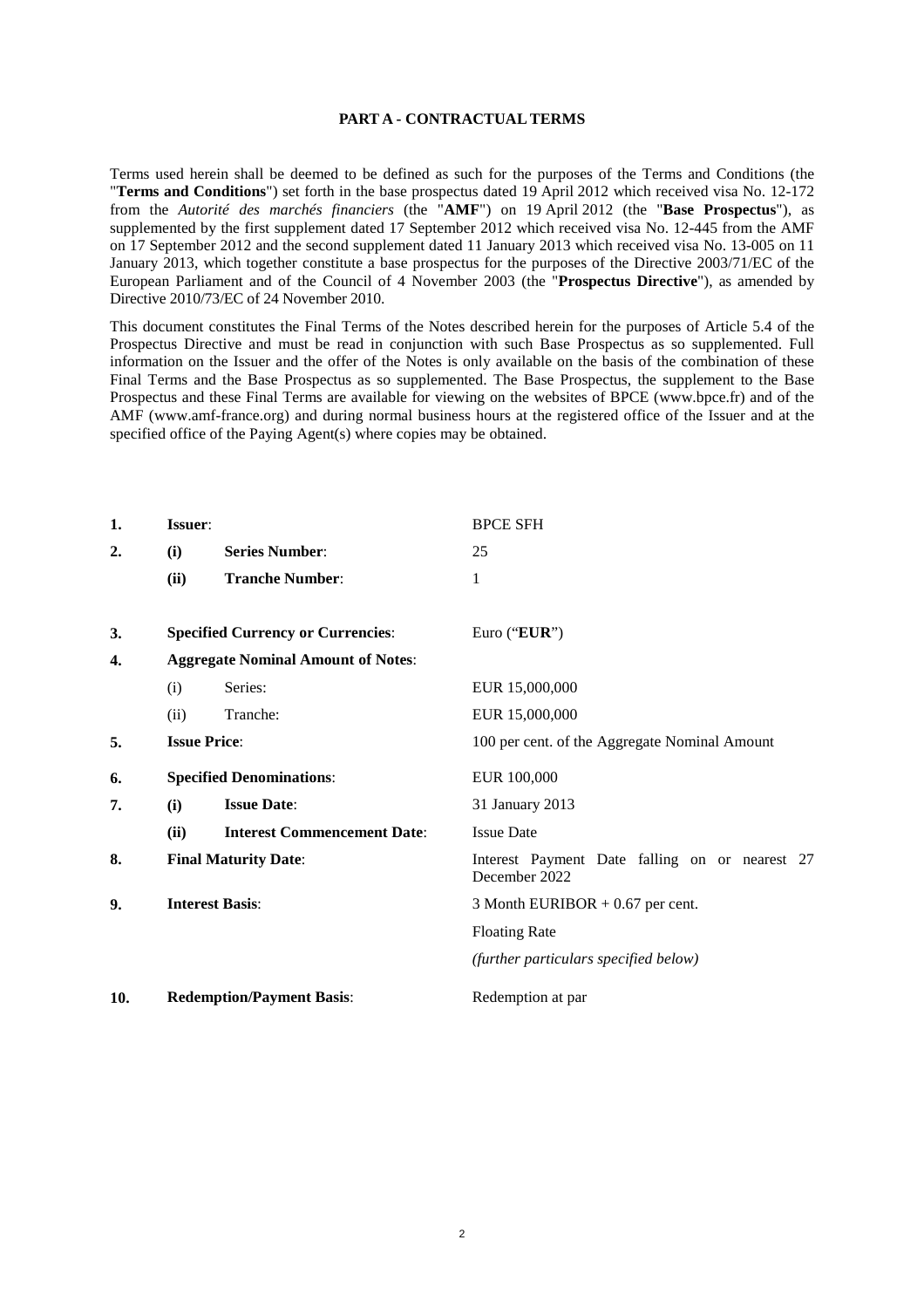| 11.                                              | <b>Change of Interest or</b><br><b>Redemption/Payment Basis:</b><br><b>Put/Call Options:</b> |                                                                     | Not Applicable<br>None                                                                                                                                                                                                                                                                                                                                                                                                                                                                                                                                                                                                                 |  |
|--------------------------------------------------|----------------------------------------------------------------------------------------------|---------------------------------------------------------------------|----------------------------------------------------------------------------------------------------------------------------------------------------------------------------------------------------------------------------------------------------------------------------------------------------------------------------------------------------------------------------------------------------------------------------------------------------------------------------------------------------------------------------------------------------------------------------------------------------------------------------------------|--|
| 12.                                              |                                                                                              |                                                                     |                                                                                                                                                                                                                                                                                                                                                                                                                                                                                                                                                                                                                                        |  |
| 13.                                              | (i)                                                                                          | <b>Status of the Notes:</b>                                         | Obligations de financement de l'habitat                                                                                                                                                                                                                                                                                                                                                                                                                                                                                                                                                                                                |  |
|                                                  | (ii)                                                                                         | Date of corporate authorisations<br>for issuance of Notes obtained: | Decisions of the Conseil d'administration (board of<br>directors) of the Issuer (i) dated 17 December 2012<br>authorising the issue of <i>obligations</i> de financement de<br>l'habitat and other resources benefiting from the<br>privilège referred to in Article L.515-19 of the French<br>Code monétaire et financier up to $\text{\textsterling}10,000,000,000,$<br>for the period beginning on 1 January 2013 and ending<br>on 31 December 2013 and (ii) dated 17 December<br>2012 authorising the quarterly programme of<br>borrowings benefiting from such privilège of up to<br>€3,000,000,000 for the first quarter of 2013 |  |
| 14.                                              | <b>Method of distribution:</b>                                                               |                                                                     | Non-syndicated                                                                                                                                                                                                                                                                                                                                                                                                                                                                                                                                                                                                                         |  |
| PROVISIONS RELATING TO INTEREST (IF ANY) PAYABLE |                                                                                              |                                                                     |                                                                                                                                                                                                                                                                                                                                                                                                                                                                                                                                                                                                                                        |  |
| 15.                                              | <b>Fixed Rate Note Provisions:</b>                                                           |                                                                     | Not Applicable                                                                                                                                                                                                                                                                                                                                                                                                                                                                                                                                                                                                                         |  |

| 16. |        | <b>Floating Rate Note Provisions:</b>                                                                               | Applicable                                                                                                           |
|-----|--------|---------------------------------------------------------------------------------------------------------------------|----------------------------------------------------------------------------------------------------------------------|
|     | (i)    | Interest Period(s):                                                                                                 | Quarterly                                                                                                            |
|     | (ii)   | Specified Interest Payment Dates:                                                                                   | 27 March, 27 June, 27 September and 27 December in<br>each year                                                      |
|     | (iii)  | First Interest Payment Date:                                                                                        | 27 March 2013                                                                                                        |
|     | (iv)   | <b>Interest Period Date:</b>                                                                                        | <b>Interest Payment Date</b>                                                                                         |
|     | (v)    | <b>Business Day Convention:</b>                                                                                     | Modified Following Business Day Convention                                                                           |
|     | (vi)   | Business Centre(s) (Condition $5(a)$ ):                                                                             | TARGET2                                                                                                              |
|     | (vii)  | Manner in which the Rate(s) of<br>Interest is/are to be determined:                                                 | <b>Screen Rate Determination</b>                                                                                     |
|     | (viii) | Party responsible for calculating the<br>$Rate(s)$ of Interest and/or Interest<br>Amount(s) (if not the Calculation |                                                                                                                      |
|     |        | Agent):                                                                                                             | The Calculation Agent                                                                                                |
|     | (ix)   | Screen<br>Rate<br>Determination<br>(Condition $5(c)(iii)(C)$ ):                                                     | Applicable                                                                                                           |
|     |        | Benchmark:                                                                                                          | 3 Month EURIBOR (except for the short first period<br>where there will be interpolation of 1 and 2 month<br>EURIBOR) |
|     |        | <b>Relevant Time:</b>                                                                                               | 11.00 am Brussels time                                                                                               |
|     |        | Interest Determination Date(s):<br>$\overline{\phantom{a}}$                                                         | Two (2) Business Days prior to the start of each<br><b>Interest Period</b>                                           |
|     |        | Primary Source:<br>$\overline{\phantom{a}}$                                                                         | Reuters Screen Page "EURIBOR01"                                                                                      |
|     |        | Reference Banks<br>(if Primary<br>Source is "Reference Banks"):                                                     | Not applicable                                                                                                       |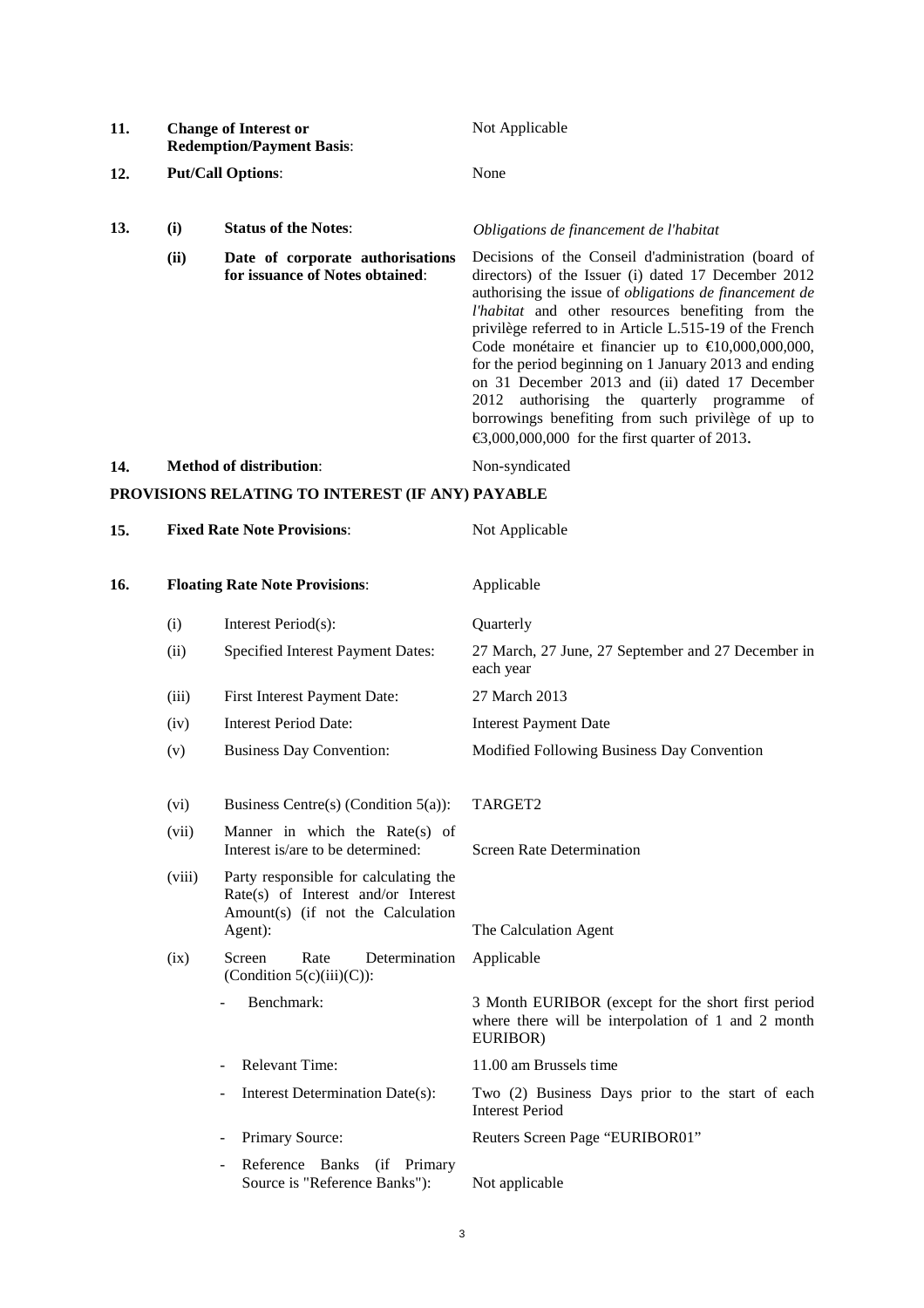|     |                                                                                              | <b>Relevant Financial Centre:</b>                                                                                                                                                                                                      | TARGET2                                                     |
|-----|----------------------------------------------------------------------------------------------|----------------------------------------------------------------------------------------------------------------------------------------------------------------------------------------------------------------------------------------|-------------------------------------------------------------|
|     |                                                                                              | Representative Amount:                                                                                                                                                                                                                 | Not applicable                                              |
|     |                                                                                              | <b>Effective Date:</b>                                                                                                                                                                                                                 | Not applicable                                              |
|     |                                                                                              | <b>Specified Duration:</b>                                                                                                                                                                                                             | Not applicable                                              |
|     | (x)                                                                                          | Determination<br>(Condition)<br><b>FBF</b><br>$5(c)(iii)(B))$ :                                                                                                                                                                        | Not applicable                                              |
|     | $(x_i)$                                                                                      | ISDA Determination<br>(Condition)<br>$5(c)(iii)(A))$ :                                                                                                                                                                                 | Not Applicable                                              |
|     | (xi)                                                                                         | $Margin(s)$ :                                                                                                                                                                                                                          | $+0.67$ per cent. <i>per annum</i>                          |
|     | (xii)                                                                                        | Minimum Rate of Interest:                                                                                                                                                                                                              | Not Applicable                                              |
|     | (xiii)                                                                                       | Maximum Rate of Interest:                                                                                                                                                                                                              | Not Applicable                                              |
|     | (xiv)                                                                                        | Day Count Fraction (Condition<br>$5(a)$ :                                                                                                                                                                                              | ACTUAL/360, adjusted                                        |
|     | (xy)                                                                                         | Fall<br>back<br>provisions,<br>rounding<br>provisions, denominator and any<br>other terms relating to the method of<br>calculating interest on Floating Rate<br>Notes, if different from those set out<br>in the Terms and Conditions: | As per Conditions                                           |
| 17. | <b>Zero Coupon Note Provisions</b>                                                           |                                                                                                                                                                                                                                        | Not Applicable                                              |
| 18. | <b>Index-Linked Interest Note/other variable-</b><br><b>linked interest Note Provisions:</b> |                                                                                                                                                                                                                                        | Not Applicable                                              |
| 19. | <b>Dual Currency Note Provisions:</b>                                                        |                                                                                                                                                                                                                                        | Not Applicable                                              |
|     |                                                                                              | PROVISIONS RELATING TO REDEMPTION                                                                                                                                                                                                      |                                                             |
| 20. | <b>Call Option:</b>                                                                          |                                                                                                                                                                                                                                        | Not Applicable                                              |
| 21. | <b>Put Option:</b>                                                                           |                                                                                                                                                                                                                                        | Not Applicable                                              |
| 22. |                                                                                              | <b>Final Redemption Amount of each Note:</b>                                                                                                                                                                                           | EUR100,000 per Note of EUR100,000 Specified<br>Denomination |
|     |                                                                                              | In cases where the Final Redemption Amount<br>is Index-Linked or other variable-linked:                                                                                                                                                | Not applicable                                              |
| 23. |                                                                                              | <b>Early Redemption Amount:</b>                                                                                                                                                                                                        | As per Conditions                                           |
|     | $6)$ :                                                                                       | Early Redemption Amount(s) of each Note<br>payable on event of default or other early<br>redemption and/or the method of calculating<br>the same and/or any other terms (if required<br>or if different from that set out in Condition |                                                             |
|     |                                                                                              | <b>GENERAL PROVISIONS APPLICABLE TO THE NOTES</b>                                                                                                                                                                                      |                                                             |
|     |                                                                                              |                                                                                                                                                                                                                                        |                                                             |

**25. Form of Notes**: Dematerialised Notes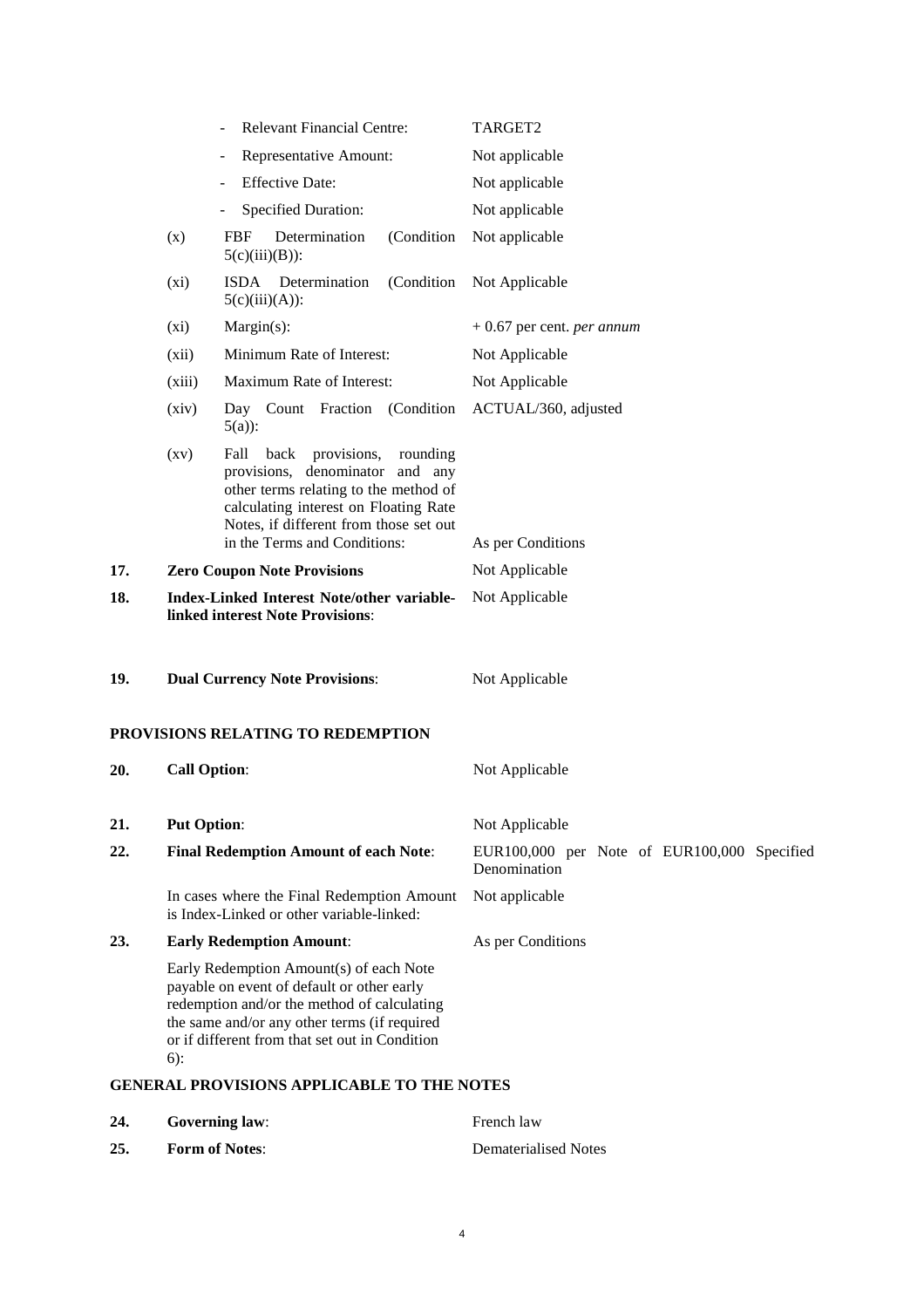|     | (i)                                                                                                                                            | Form of Dematerialised Notes:                                                                                                                                                                                                                                                                               | Bearer form (au porteur)                                                                                                                                          |
|-----|------------------------------------------------------------------------------------------------------------------------------------------------|-------------------------------------------------------------------------------------------------------------------------------------------------------------------------------------------------------------------------------------------------------------------------------------------------------------|-------------------------------------------------------------------------------------------------------------------------------------------------------------------|
|     |                                                                                                                                                |                                                                                                                                                                                                                                                                                                             |                                                                                                                                                                   |
|     | (ii)                                                                                                                                           | <b>Registration Agent:</b>                                                                                                                                                                                                                                                                                  | Not Applicable                                                                                                                                                    |
|     | (iii)                                                                                                                                          | Temporary Global Certificate:                                                                                                                                                                                                                                                                               | Not Applicable                                                                                                                                                    |
| 26. |                                                                                                                                                | Financial Centre(s) or other special<br>provisions relating to payment dates for<br>the purposes of Condition $7(g)$ :                                                                                                                                                                                      | <b>TARGET 2</b>                                                                                                                                                   |
| 27. | <b>Talons for future Coupons or Receipts to</b><br>be attached to Definitive Materialised<br>Notes (and dates on which such Talons<br>mature): |                                                                                                                                                                                                                                                                                                             | Not Applicable                                                                                                                                                    |
| 28. |                                                                                                                                                | <b>Details relating to Partly Paid Notes:</b><br>amount of each payment comprising the<br><b>Issue Price and date on which each</b><br>payment is to be made and consequences<br>(if any) of failure to pay, including any<br>right of the Issuer to forfeit the Notes and<br>interest due on late payment: | Not Applicable                                                                                                                                                    |
| 29. |                                                                                                                                                | <b>Details relating to Instalment Notes:</b><br>amount of each instalment, date on which<br>each payment is to be made:                                                                                                                                                                                     | Not Applicable                                                                                                                                                    |
| 30. |                                                                                                                                                | Redenomination, renominalisation and<br>reconventioning provisions:                                                                                                                                                                                                                                         |                                                                                                                                                                   |
|     |                                                                                                                                                |                                                                                                                                                                                                                                                                                                             | Not Applicable                                                                                                                                                    |
| 31. |                                                                                                                                                | <b>Consolidation provisions:</b>                                                                                                                                                                                                                                                                            | Not Applicable                                                                                                                                                    |
| 32. | Masse:                                                                                                                                         |                                                                                                                                                                                                                                                                                                             | Applicable                                                                                                                                                        |
|     |                                                                                                                                                |                                                                                                                                                                                                                                                                                                             | The initial Representative will be:<br>Sylvain Thomazo<br>20, Rue Victor Bart<br>78000 Versailles<br>The Alternative Representative will be:<br>Sandrine d'Haussy |
|     |                                                                                                                                                |                                                                                                                                                                                                                                                                                                             | 69, Avenue Gambetta<br>94100 Saint Maur des Fosses                                                                                                                |
|     |                                                                                                                                                |                                                                                                                                                                                                                                                                                                             | The Representative will receive a remuneration of<br>EUR 2,500 per year by the Issuer so long as the<br>Notes are outstanding.                                    |
| 33. |                                                                                                                                                | Other final terms:                                                                                                                                                                                                                                                                                          | Not Applicable                                                                                                                                                    |
|     | <b>DISTRIBUTION</b>                                                                                                                            |                                                                                                                                                                                                                                                                                                             |                                                                                                                                                                   |
| 34. | (i)                                                                                                                                            | If<br>syndicated,<br>names<br>and<br>addresses of Managers:                                                                                                                                                                                                                                                 | Not Applicable                                                                                                                                                    |
|     | (ii)                                                                                                                                           | Date of subscription agreement:                                                                                                                                                                                                                                                                             | Not Applicable                                                                                                                                                    |
|     | (iii)                                                                                                                                          | <b>Stabilising Manager(s) (if any):</b>                                                                                                                                                                                                                                                                     | Not Applicable                                                                                                                                                    |
| 35. |                                                                                                                                                | If non-syndicated, name of Dealer:                                                                                                                                                                                                                                                                          | <b>BNP PARIBAS</b>                                                                                                                                                |

**36. Additional selling restrictions**: Not Applicable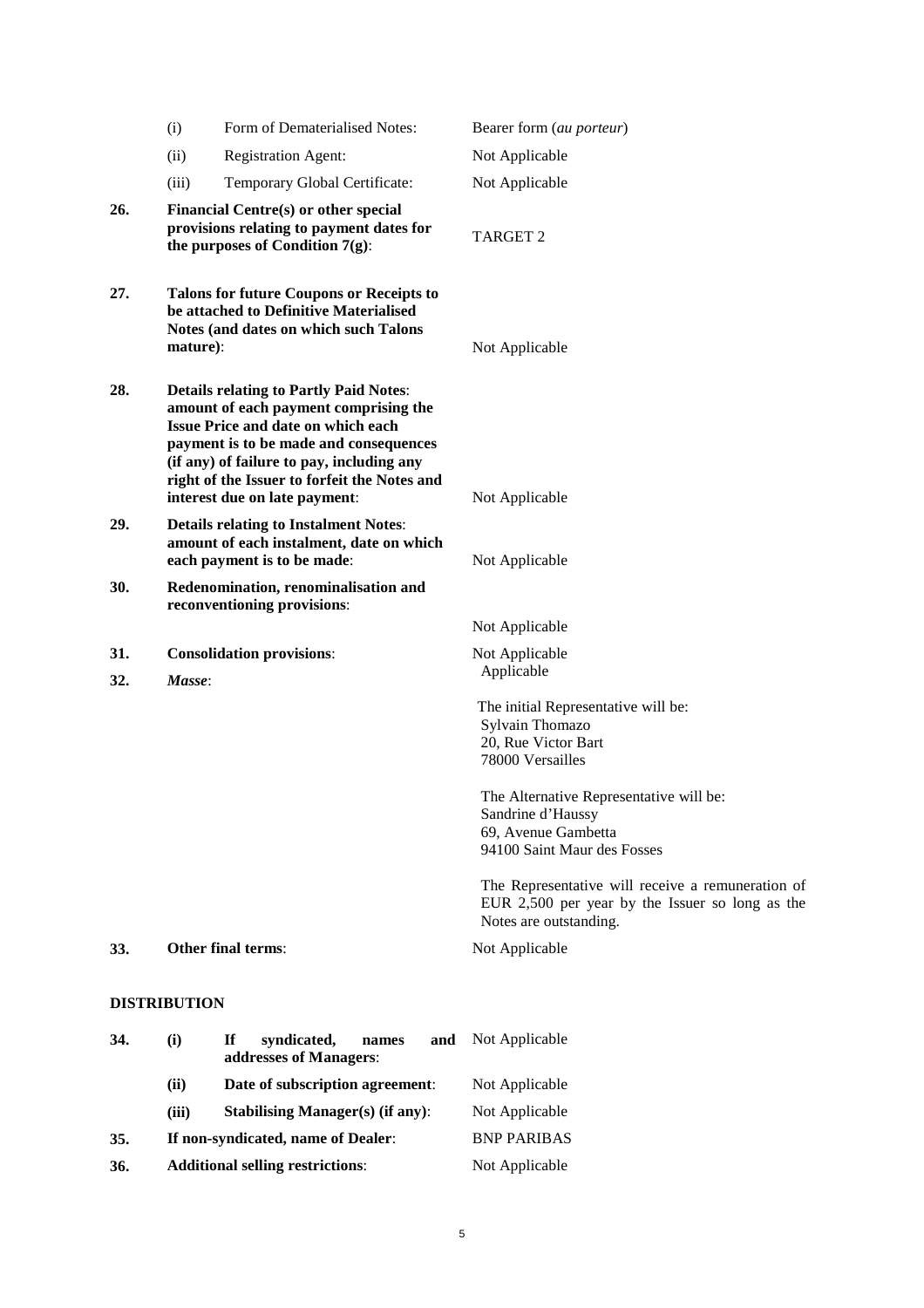**37. U.S. selling restrictions**: The Issuer is Category 1 for the purposes of Regulation S under the U.S. Securities Act of 1933, as amended

TEFRA not Applicable

# **GENERAL**

The aggregate principal amount of Notes issued has been translated into Euro at the rate of [●] per cent. producing a sum of: Not Applicable

### **LISTING AND ADMISSION TO TRADING APPLICATION**

These Final Terms comprise the final terms required for issue and admission to trading on Euronext Paris of the Notes described herein pursuant to the Euro 40,000,000,000 Euro Medium Term Note Programme of BPCE SFH.

### **RESPONSIBILITY**

I accept responsibility for the information contained in these Final Terms.

Signed on behalf of BPCE SFH:

By: Jean-Philippe Berthaut, *Directeur Général Délégué* Duly authorised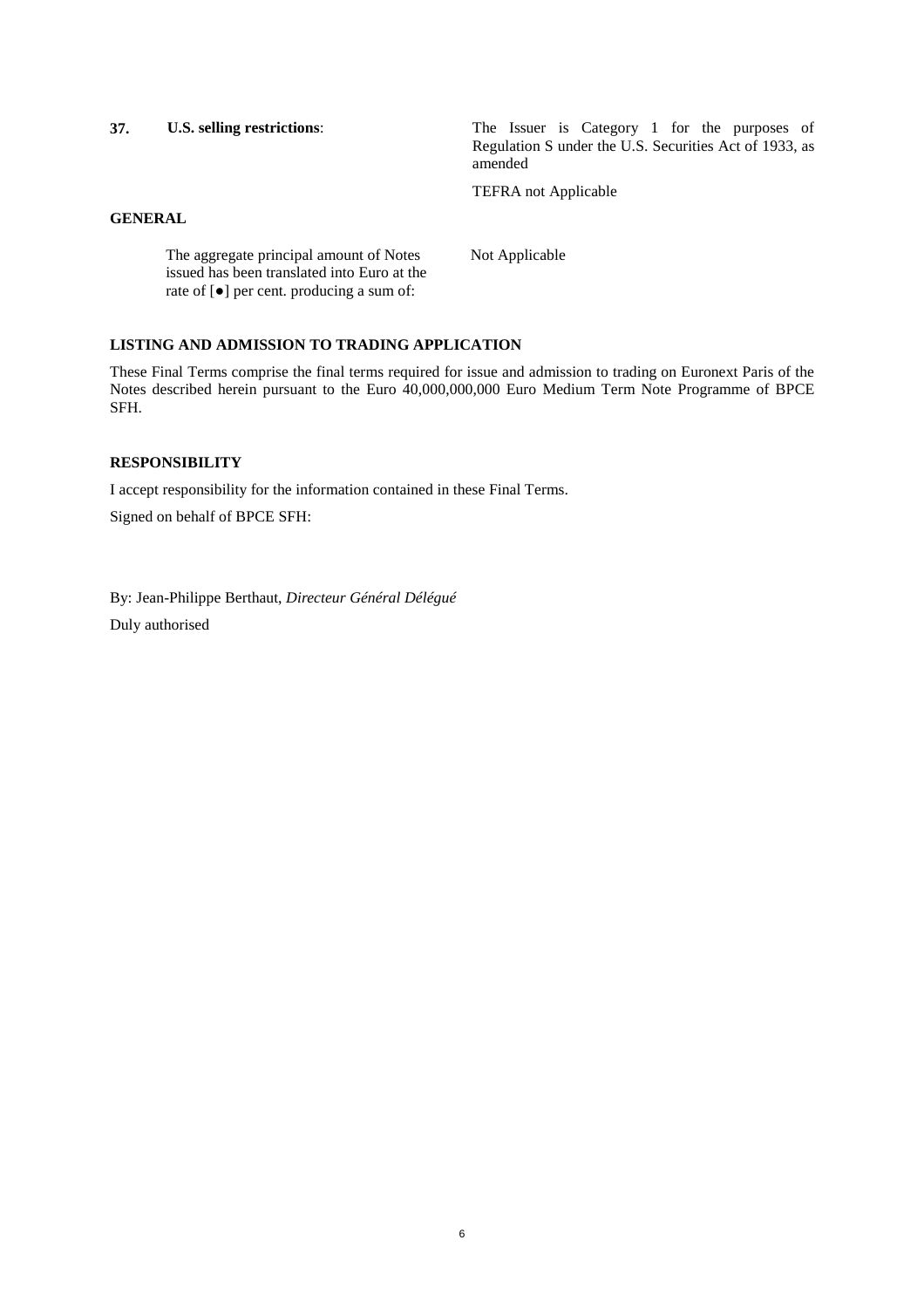## **PART B - OTHER INFORMATION**

### **1. RISK FACTORS**

As per Base Prospectus as so supplemented

# **2. LISTING AND ADMISSION TO TRADING**

(i) Listing(s): Euronext Paris (ii) (a) Admission to trading: Application has been made by the Issuer (or on its behalf) for the Notes to be admitted to trading on Euronext Paris with effect from the Issue Date.

(b) Regulated Markets or equivalent markets on which, to the knowledge of the Issuer, securities of the same class of the Notes to be admitted to trading are already admitted to trading: Not Applicable

- (iii) Estimate of total expenses related to admission to trading: EUR 4,900
- (iv) Additional publication of Base Prospectus and Final Terms: Not applicable

# **3. RATINGS**

Ratings: The Notes are expected upon issue to be rated:

S&P: AAA

Moody's: Aaa

Both S&P and Moody's are established in the European Union and registered under Regulation (EC) No 1060/2009.

# **4. NOTIFICATION**

Not applicable

# **5. INTERESTS OF NATURAL AND LEGAL PERSONS INVOLVED IN THE ISSUE**

Save as discussed in "Subscription and Sale", so far as the Issuer is aware, no person involved in the offer of the Notes has an interest material to the offer.

# **6. OPERATIONAL INFORMATION**

| <b>ISIN</b> Code:                                                                     | FR0011404441 |
|---------------------------------------------------------------------------------------|--------------|
| Common Code:                                                                          | 088078977    |
| Depositaries:                                                                         |              |
| (i) Euroclear France to act as Central<br>Depositary                                  | Yes          |
| (ii) Common Depositary for Euroclear Bank<br>and Clearstream Banking, société anonyme | No           |